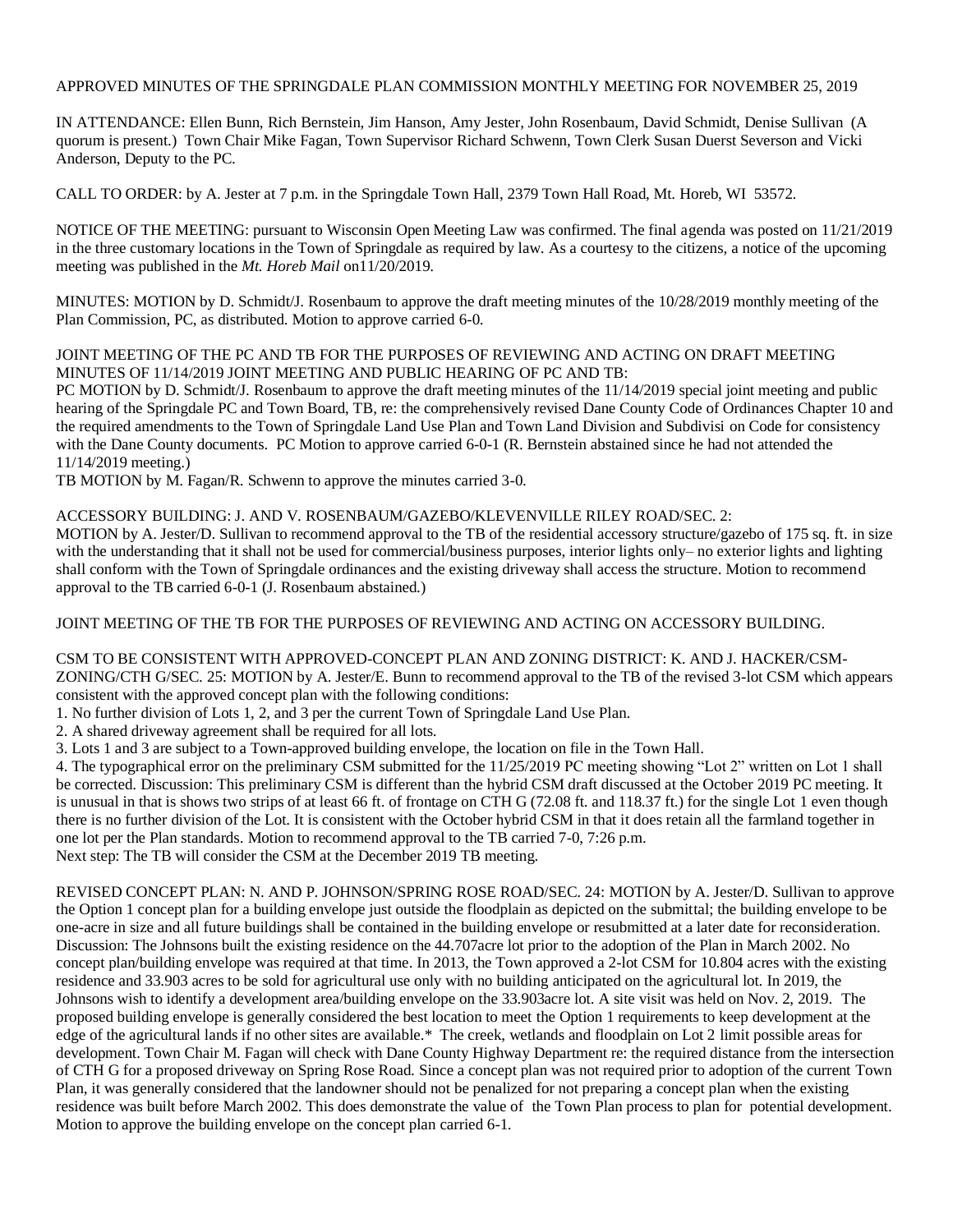Next step: The Deputy Clerk to the PC will research with Dane County Register of Deeds the process to remove the "no build" note on the recorded CSM. Since this is not a change in a building envelope, the TB does not need to act on this matter.

(\*Text from Plan, Option 1: "…If building envelope(s) must be located on agricultural land because other locations are not possible, it is desirable to locate them near the edges of agricultural fields and/or to use the least productive soil as determined by soil types.")

REVISED BUILDING ENVELOPE: J. STEVENS – BURGER LANDS/LEWIS ROAD/SEC. 29: MOTION by A. Jester/D. Sullivan to recommend approval to the TB of the proposed revised building envelope moved from point A to point B, of the same size, tucked in the tree line off of agricultural land and accessed via a driveway shared with the residence on the 17 acre lot of the mother parcel, with the understanding that J. Stevens will draw in the proposed change to the location of the building envelope and submit to the TB two weeks prior to the December TB meeting.\*

Background: On 2/23/2015 the Burgers concept plan was approved creating the plan for a 17-acre lot with the existing Burger residence and a new 3-acre lot on land between the woods and the frontage on Lewis Road. It was planned that the lots would share the existing access point onto Lewis Road since visibility on Lewis Road is an issue due to the terrain. The building envelope was nestled at the edge of the woods, off of the agricultural land as much as possible, on a level spot for better driveway access, point A. The Burgers wished to retain the agricultural land in one piece and prevent building on the high spot of the land for conformance with the Plan.

On 11/26/2018, the PC approved the preliminary CSM consistent with a slight alteration to the 2015 concept plan "…to include a small slice of land adjacent to the existing driveway in the new 3-acre lot. This was considered an improvement since it provides...a better access to the agricultural field…"\*\*

Discussion: In 2019, the Stevens interested in buying the Lot, request a change to the building envelope for various reasons, which include, but may not be limited to the following: to provide for the agricultural land to be downwind from a future residence and to straighten out the angle of the driveway near Lewis Road. point B.

Confusion re: location of building envelope: It is the Town policy to file in the Town Hall the documentation of an approved building envelope. Reference to an approved building envelope is typically noted on the CSM recorded at the Register of Deeds. In this case, an inaccurate sketch of a building envelope was placed on the 2019 CSM that was recorded at the Register of Deeds. This sketch was inaccurate because it showed a larger building envelope which stretched from the east to west borders in the southern section of the Lot. The 2015 Town-approved building envelope is nestled near the eastern edge of the Lot, near the woods in the southern section of the Lot. The location served two purposes: keeping the development off of the agricultural land and off of a high point of the land. Motion to recommend approval to the TB of a revised building envelope carried 6-1, 8:33 p.m.

(\*In addition, the Deputy Clerk to the PC shall contact the agent for the landowners, the Burgers, to obtain the landowners' permission for their land to be discussed at Town meetings. The Deputy inaccurately considered the Stevens the owners of the Lot.) (\*\*Note: In 2015, the Burgers had retained this slice of land as an access point to the woods on their property.)

Next step: The Stevens will submit a revised sketch of the proposed change in building envelope for TB consideration of the revised building envelope at the December 2019 meeting.

DANE COUNTY CODE OF ORDINANCES CHAPTER 10 PROPOSED AMENDMENTS: MOTION by Jester/Sullivan to recommend to the TB approval of the DCCO Chapter 10 proposed amendments. Discussion: Since adoption of the comprehensively revised Chapter 10, DC staff have submitted amendments to clean up some omissions. For example, cemeteries and limited farm businesses are proposed for appropriate zoning districts. Motion to recommend approval to the TB carried 7-0. Next Step: TB consideration of the amendments.

# PLAN COMMISSION PROCEDURES:

DAVID SCHMIDT LAST MEETING AS PLAN COMMISSION MEMBER: Town Chair M. Fagan and those in attendance thanked David Schmidt for his service to the Town as a PC member for three years. Before his appointment to the PC, as a newcomer to the Town, D. Schmidt attended TB and PC meetings as an interested citizen. His thorough preparation for the PC meetings and his sincere contributions to the discussions was appreciated. In reading some prepared remarks, some of his statements included, but may not be limited, to the following: He thanked all for their work and especially Mike Fagan and Amy Jester for their excellent jobs as chairs of the TB and PC, respectively. He appreciated the dedication and diversity of the PC. He opined that the PC worked to implement the Plan in a uniform and fair matter; balancing the desires of landowners and neighbors. The Town provides excellent services with some of the lowest town taxes. It is now time for him and his family to enjoy retirement and visit his father, who is 92 years of age, and daughters and their families in California and Oregon. His service to the PC will be missed.

# RICHARD SCHWENN'S 80<sup>TH</sup> BIRTHDAY: Happy Birthday Richard!

FEES: Town Chair M. Fagan plans to engage the PC in a discussion of necessary fees for town services related to the PC. The existing fee structure has been updated recently but needs to be presented in an easy-to-understand chart and immediately shared with landowners interested in PC services. For example, a rezoning may accompany a lot created by CSM. Thus, the applicant will usually incur a fee for the concept plan, lot by CSM, and rezoning. It was clarified that the first site visit is complimentary. All concept plans incur a fee. It was generally agreed that all rezonings, whether the rezoning accompanies a new lot or is required for a change in use, will incur a rezoning fee. The PC will continue the discussion in 2020.